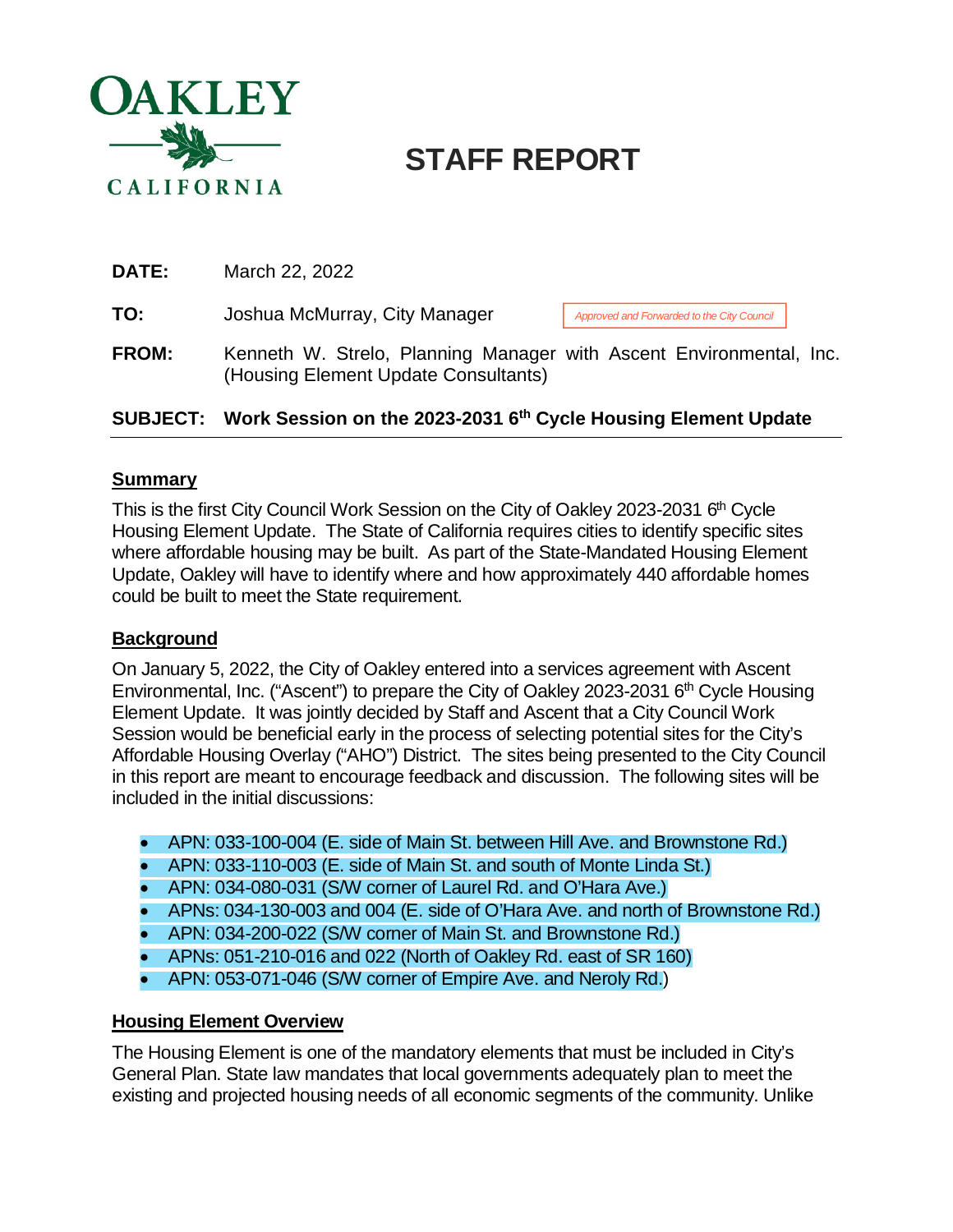other mandatory general plan elements, the Housing Element is required to be updated every eight years according to a State-mandated schedule and must be reviewed and certified by the California Department of Housing and Community Development ("HCD") for compliance with State law.

The Housing Element includes the following major components:

- Housing Needs Assessment: Provides demographic and housing need information.
- Constraints Analysis: Analyzes existing and potential constraints to the development of housing and how those will be addressed.
- Housing Sites Inventory and Analysis: Identifies sites available for development or redevelopment and that are appropriately zoned to support housing development to accommodate the City's Regional Housing Needs Allocation ("RHNA").
- Fair Housing Assessment: A new requirement to analyze fair housing issues and include strategies to affirmatively further fair housing ("AFFH").
- Housing Resources: Identifies financial and other resources available to support housing development, especially affordable housing.
- Evaluation of Past Performance: Assesses progress in implementing the policies and programs set forth in the prior Housing Element.
- Policies and Programs: Establishes new policies and programs designed to address the housing needs identified in the City.

## **HCD Review Process**

HCD conducts a thorough review of the Housing Element for compliance with State law. The City must submit the draft Housing Element to HCD for an initial 90-day review. At the end of the 90-day review periods, HCD will issue a comment letter with findings of revisions that are needed to satisfy requirements of State law. HCD then has 60 days to review each subsequent draft of the Housing Element. Once HCD comments have been satisfied, the City can adopt the Housing Element. Once adopted, the City must submit the adopted Housing Element to HCD for final review and certification with State law.

## **Regional Housing Needs Allocation**

The Regional Housing Needs Allocation ("RHNA") is part of a statewide statutory mandate for every city and county in California to address a portion of the projected statewide housing needs. Every region in the state is given a Regional Housing Needs Determination from the California Department of Housing and Community Development ("HCD"). This is the number of housing units the region must plan for. The total RHNA allocation is broken down into four income categories: above moderate, moderate, low, and very low-income. The two lower income categories ("Low Income" and "Very Low Income") must be accommodated on sites zoned for higher density residential development.

State law mandates that the Association of Bay Area Governments ("ABAG") develop and approve a Regional Housing Needs Plan that contains a RHNA methodology for allocating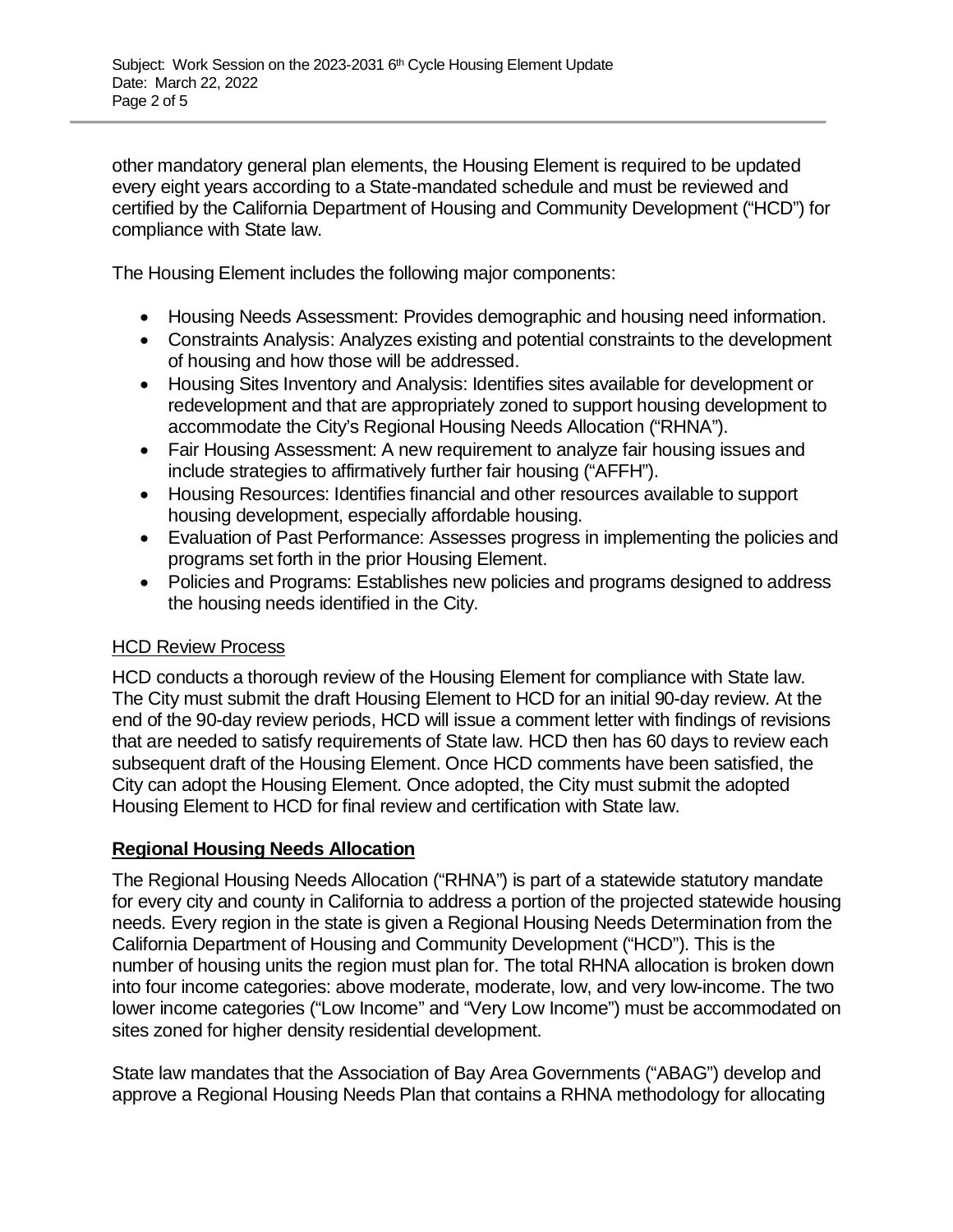these units by income category to each city and county in the region. On December 16, 2021, the ABAG Board adopted the final RHNA Plan. The Plan allocates a total of 1,058 housing units to the City of Oakley as shown in Table 1 below. The City of Oakley must ensure that the appropriate zoning is in place to accommodate its RHNA.

|                  | <b>Very Low</b> | Low | <b>Moderate</b> | <b>Above</b><br><b>Moderate</b> | <b>TOTAL</b> |
|------------------|-----------------|-----|-----------------|---------------------------------|--------------|
| 2023-2031 RHNA   | 279             | 161 | 172             | 446                             | 1,058        |
| Percent of Total | 26%             | 15% | 16%             | 42%                             | 100%         |

#### **Housing Element Sites Inventory Findings**

Based on a preliminary review of entitled projects and available sites in the inventory, City staff and the consultants have identified adequate capacity to meet the moderate and above moderate income RHNA. However, the City needs to identify additional sites to meet the lower-income RHNA.

#### Affordable Housing Overlay (AHO) and Current Sites

The City uses the Affordable Housing Overlay ("AHO") to meet the lower-income RHNA. The AHO currently allows for a density of up to 24 units per acre. The City currently has nine parcels in the AHO. Two of the parcels are being developed by St. Anton with the Elm Lane Oakley project. This development is expected to pull building permits prior to the start of the Sixth Cycle Housing Element and will therefore be counted in the 5<sup>th</sup> Cycle Housing Element RHNA. The remaining seven parcels total 10.2 acres and will be included in the Sixth Cycle Housing Element. At a density of 24 units per acre, the sites can accommodate up to 244 units. If all seven of the AHO parcels are included in the inventory at their full capacity of 244 units, the City's remaining lower-income RHNA would be 196 units.

All of the remaining sites are currently developed with single-family homes and are considered "non-vacant." Recent state law (AB 1397) established new requirements that make it more challenging to count capacity on non-vacant sites. Staff and the consultants will be studying each of the sites for feasibility of development during the  $6<sup>th</sup>$  Cycle Housing Element. It's possible that one or all the sites could be determined infeasible for development in the eight-year planning period of the 6<sup>th</sup> Cycle Housing Element.

## *Realistic Capacity Requirements*

AB 1397 also added more stringent requirements for sites allowing uses other than residential, such as an overlay zone where the base zoning allows for non-residential or single-family residential. Staff and the consultants will be analyzing the realistic capacity to determine the likelihood that the sites will develop as high-density residential rather than the uses allowed under the base zoning. Staff does not know what HCD expectations will be for demonstrating realistic capacity, but staff and the consultants anticipate not being able to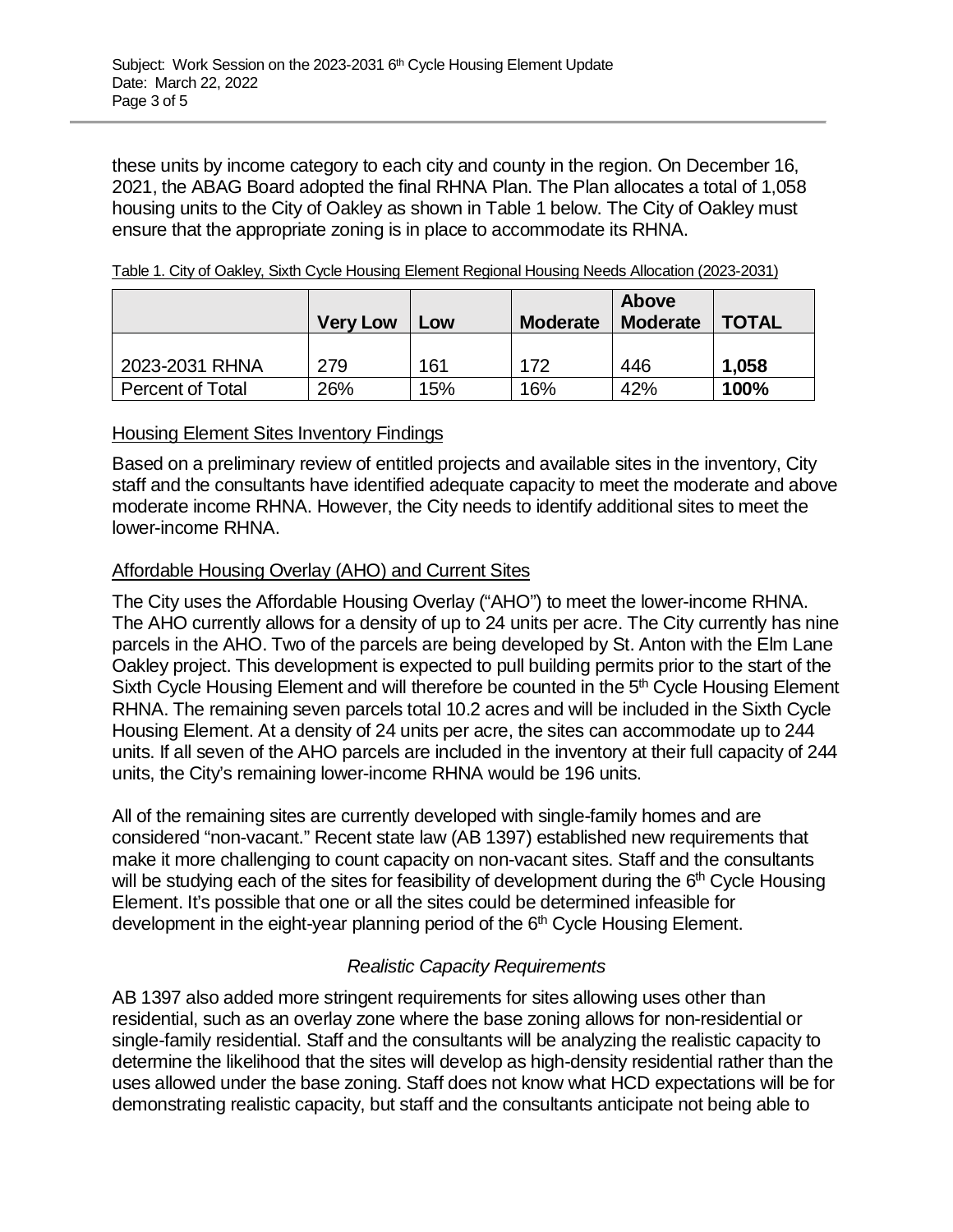count the full capacity of the AHO sites. To reflect a more realistic "likelihood" of residential development, staff and the consultants will likely count only 50-75% of the capacity on the AHO sites.

## *No Net Loss Requirements*

It is critical that the City not only meet the lower-income RHNA but also provide a "buffer" of additional capacity to address requirements for "no net loss." Government Code Section 65863 (No Net Loss Law) requires the City to maintain adequate sites for lower-income households throughout the entire eight-year planning period of the Housing Element. If a jurisdiction approves a development of a parcel identified in its Housing Element sites inventory with fewer units than shown in the Housing Element, it must either make findings that the Housing Element's remaining sites have sufficient capacity to accommodate the remaining unmet lower-income RHNA or identify and make available sufficient sites to accommodate the remaining unmet RHNA within 180 days. A jurisdiction may not disapprove a housing project on the basis that approval of the development would trigger the identification or zoning of additional adequate sites to accommodate the remaining RHNA.

To account for the potential loss of lower-income sites from the Housing Element inventory, the recommendation is to include at least a 30 percent buffer of additional capacity in the lower-income sites inventory.

## *State Density Standard for Lower Income Sites*

To identify sites that can accommodate the City's lower-income RHNA, the Housing Element must include an analysis that demonstrates that the projections can realistically be achieved. Government Code Section 65583.2(c)(3)(B) contains "default" density standards deemed appropriate to meet the lower-income RHNA. Oakley is considered a "metropolitan" jurisdiction because the city has a population of more than 25,000 (i.e., Oakley population was 43,991 in 2020) and is located in a Metropolitan Statistical Area (MSA) with a population of more than 2 million. For metropolitan jurisdictions, the default density is 30 units per acre. Therefore, for a site to be counted toward meeting the lower-income RHNA, the zoning must allow for development at 30 units per acre.

To comply with Government Code Section 65583.2, staff will be proposing to increase the maximum allowed density of the AHO to 30 units per acre as part of this Housing Element Update.

## *Strategy to Meet RHNA - Rezone*

At a minimum, the City will need to identify sites to accommodate at least 196 units to meet the RHNA. At an average density of 24 units per acre, this is the equivalent of 8 acres of land that would need to be rezoned with the AHO. To provide a 30 percent buffer, the City would need to rezone an additional 5.5 acres. However, given the uncertainty in whether the current AHO sites will be considered feasible given their non-vacant status and what HCD